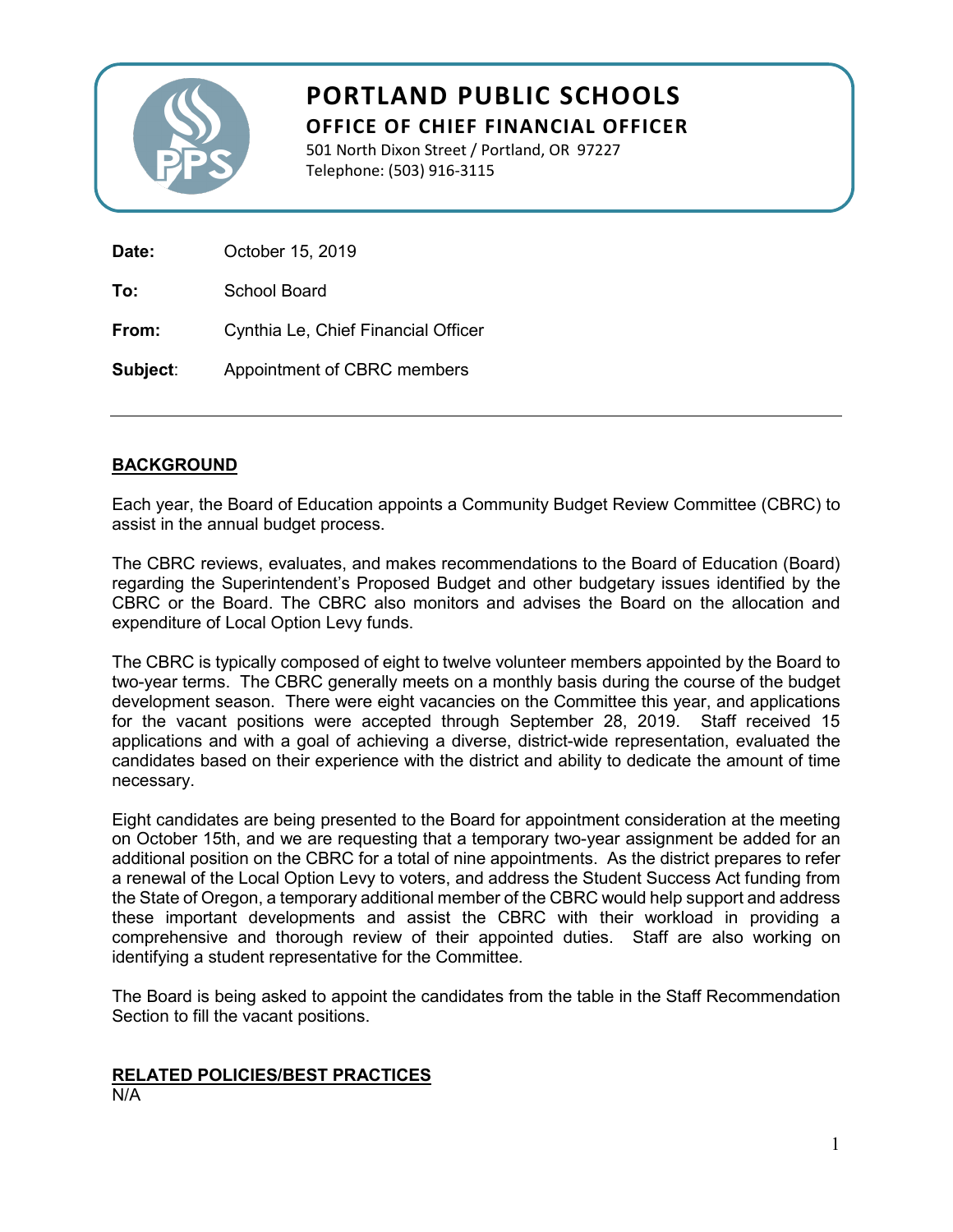## **ANALYSIS OF SITUATION**

Four people independently evaluated all 15 applications and used the following criteria:

- Geographic Area
- Equity Focus
- Volunteer/District Highlights
- Strengths aligned with district priorities and CBRC deliverables

The four individuals who evaluated the applications were: Sara Kerr, Co-Chair CBRC, Cynthia Le, CFO, Jordan Ely, Budget Director, and David Stone, Budget Fiscal Services Associate.

#### **FISCAL IMPACT**

N/A

### **COMMUNITY ENGAGEMENT (IF APPLICABLE)** N/A

### **TIMELINE FOR IMPLEMENTATION / EVALUATION** N/A

#### **BOARD OPTIONS WITH ANALYSIS** N/A

## **STAFF RECOMMENDATION**

From the pool of applicants, staff recommends the following candidates for the vacant positions. A complete application for each recommended candidate is attached.

| * Indicates former CBRC Member re-applying |                                       |                                        |                                               |                                                                                          |  |
|--------------------------------------------|---------------------------------------|----------------------------------------|-----------------------------------------------|------------------------------------------------------------------------------------------|--|
| <b>Candidate</b><br><b>Last Name</b>       | <b>Candidate</b><br><b>First Name</b> | <b>School</b><br><b>Affiliation(s)</b> | <b>Equity Focus</b>                           | <b>Volunteer / District Highlights</b>                                                   |  |
| Kerr <sup>*</sup>                          | Sara                                  | Rose City Park                         | <b>RCP Equity Team</b>                        | RCP Playground Committee, PTA, Walk/Bike to School<br>Chair, CBRC Member                 |  |
| Kirchner <sup>*</sup>                      | Roger                                 | Glencoe, Mt.<br>Tabor, Franklin        |                                               | PTA, Mt. Tabor & Franklin Site Councils, CBRC Member,<br>Franklin Design Advisory Group  |  |
| McAuley *                                  | Judah                                 | <b>MLC</b>                             |                                               | <b>CBRC Member</b>                                                                       |  |
| Nelson                                     | <b>Brad</b>                           | Bridlemile, Gray                       |                                               | Bridlemile Foundation Board Member and President,<br>Bond Stakeholder Advisory Group     |  |
| Phillips <sup>*</sup>                      | Irina                                 | Grant                                  |                                               | <b>PTA</b>                                                                               |  |
| Pitts                                      | Christine                             | Grout                                  | Multi-cultural<br>Family                      | Site Council, PTA                                                                        |  |
| Posey                                      | Leesha                                | N/A                                    | Advocate for<br>Black/Indigenous<br>Community | District-wide Boundary Review Advisory Committee<br>Member, Private School Board Member  |  |
| Salter <sup>*</sup>                        | Betsy                                 | Glencoe, Mt.<br>Tabor, Franklin        |                                               | PTA, CBRC Member, PPS Community Involvement<br>Committee, SMART Reading Volunteer        |  |
| Samuels                                    | Jennifer                              | Grant                                  | RESJ/Equity Lens<br>Work                      | Classroom Volunteer, Read-Together Initiative, Ad-Hoc<br>Committee on Biennium Budgeting |  |